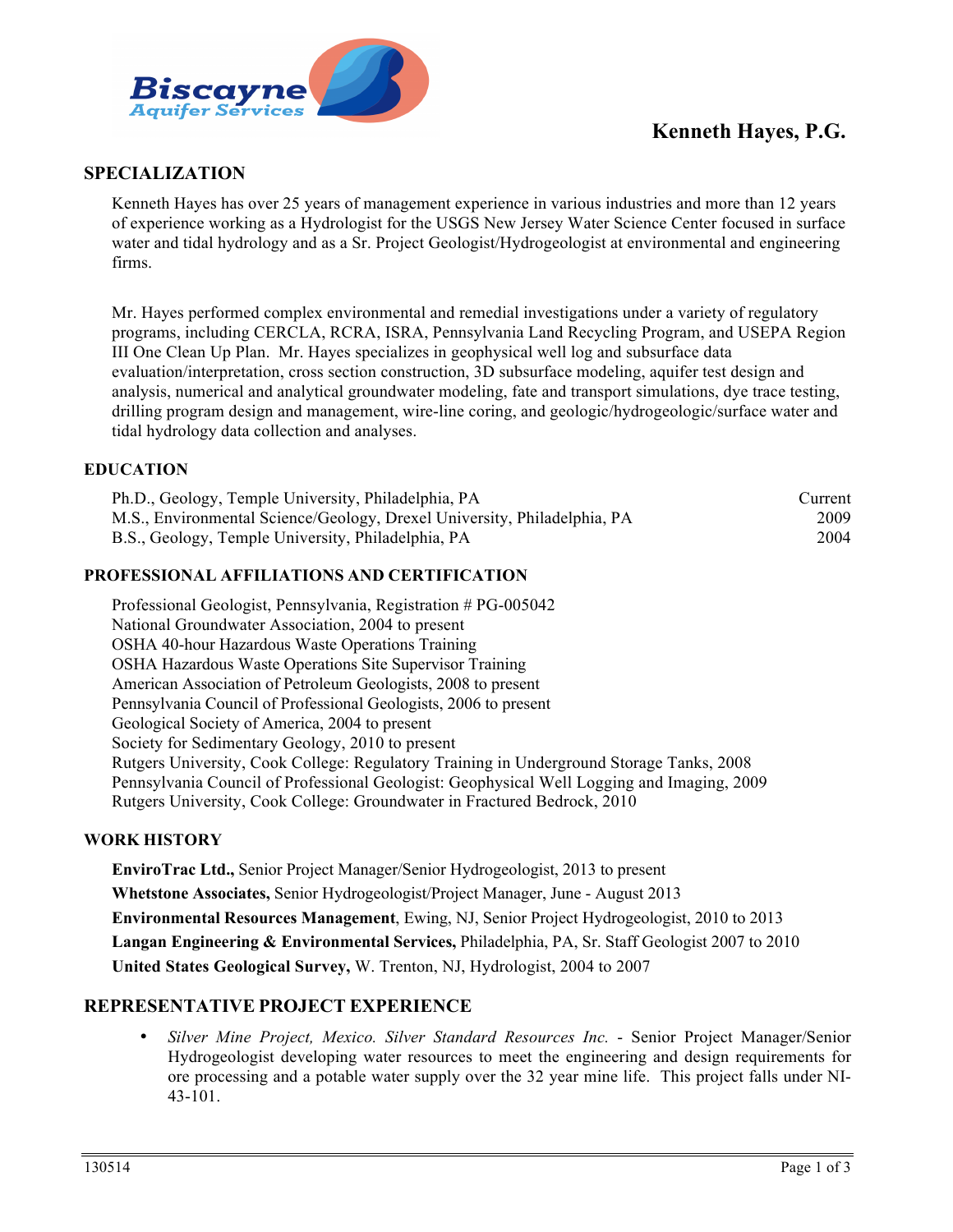

# **Kenneth Hayes, P.G.**

- *USA, Confidential Client. –* Senior Hydrogeologist for the project included stratigraphic and hydrogeologic data analysis. Constructing a numerical groundwater model, fate and transport simulations, capture zone analysis, and 3D subsurface modeling.
- *USA, Confidential Client.* Geologist for the project included identification and mapping of a 50 mi<sup>2</sup> mineral lease area where naturally occurring crude oil seeps exist including abandoned and open crude oil recovery tunnels.
- *Princeton University, USA* Project Geologist/Hydrogeologist constructing a multiple layer numerical groundwater model for a New Jersey Bureau of Water Allocations groundwater withdrawal permit modification. Designing and implementing aquifer testing, analyzing and reporting aquifer characteristics as part of a new building construction and dewatering design.
- *Elk Hills Project, USA, Occidental Petroleum Corp. -* Geologist overseeing investigations to characterize and remediate, if necessary, multiple areas of concern on a 72 mi<sup>2</sup> petroleum and natural gas reserve prior to well placement.
- *Silgan Closures, USA, Silgan Whitecap Americas* Project Hydrogeologist constructing a numerical groundwater model and running fate and transport simulations that resulted in a PADEP Release of Environmental Liability with an Environmental Covenant for the client.
- *USA, Confidential Client* Project Geologist/Hydrogeologist analyzing geophysical, soil, bedrock, and hydrogeologic data to construct a numerical groundwater model, run fate and transport simulations, and build 3-dimensioinal geologic cross sections for a volatile organic compound remedial design.
- *Holland Hitch, USA, Holland USA Inc*. Project Hydrogeologist performing borehole geophysical and hydrogeologic analysis and site characterization for TCE impacts at a former manufacturing plant including geophysical well logging and imaging analysis.
- *Inman Grove Shopping Center, USA, SBS Management Inc*. Project Geologist/Hydrogeologist overseeing staffing for drilling programs, data collection and performing site characterization and hydrogeologic analyses for PCE impacts at two dry cleaning facilities.
- *CERCLA Project, USA, Delaware -* Project Geologist performing an extensive site characterization of a processing facility with completion of numerous soil borings, installation of monitoring wells, soil and sediment sampling, surface water sampling, tidal data evaluation of site water bodies, aquifer testing and analysis, and a detailed evaluation of subsurface data to support a Remedial Design submittal to the USEPA.
- *CERCLA/ISRA Project, USA, New Jersey -* Project Geologist overseeing wireline coring and installation of overburden and bedrock monitoring wells, supporting groundwater sampling, and fate and transport/numerical groundwater model construction. Analyzed borehole geophysical and FLUTe well data to define subsurface geologic and hydrostratigraphic units for a submittal to the USEPA Region II under CERCLA.
- *NJ ISRA Project, USA, New Jersey -* Project Geologist conducting geophysical, geologic, and hydrogeologic data evaluation for supporting site characterization under the NJDEP ISRA program.